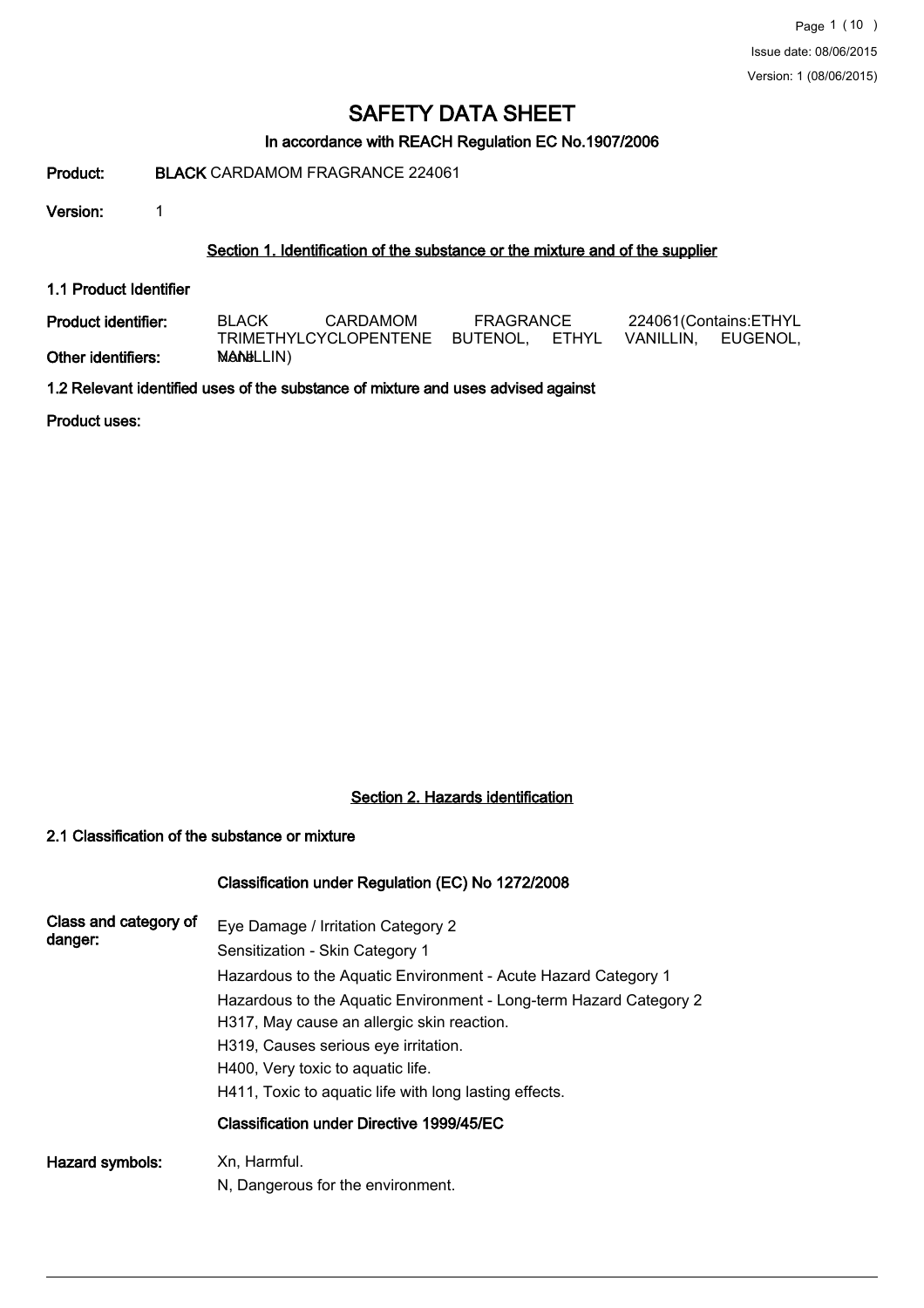## In accordance with REACH Regulation EC No.1907/2006

| Product:                     |   | <b>BLACK CARDAMOM FRAGRANCE 224061</b>                                                                                                                                                                                                                                                                                                                                                                                                                                                                                                                                                                                                                                                                                                                                                                                                                                  |
|------------------------------|---|-------------------------------------------------------------------------------------------------------------------------------------------------------------------------------------------------------------------------------------------------------------------------------------------------------------------------------------------------------------------------------------------------------------------------------------------------------------------------------------------------------------------------------------------------------------------------------------------------------------------------------------------------------------------------------------------------------------------------------------------------------------------------------------------------------------------------------------------------------------------------|
| Version:                     | 1 |                                                                                                                                                                                                                                                                                                                                                                                                                                                                                                                                                                                                                                                                                                                                                                                                                                                                         |
| <b>Risk phrases:</b>         |   | R22, Harmful if swallowed.<br>R43, May cause sensitisation by skin contact.<br>R51/53, Toxic to aquatic organisms, may cause long-term adverse effects in the aquatic<br>environment.                                                                                                                                                                                                                                                                                                                                                                                                                                                                                                                                                                                                                                                                                   |
| 2.2 Label elements           |   |                                                                                                                                                                                                                                                                                                                                                                                                                                                                                                                                                                                                                                                                                                                                                                                                                                                                         |
| Signal word:                 |   | Warning                                                                                                                                                                                                                                                                                                                                                                                                                                                                                                                                                                                                                                                                                                                                                                                                                                                                 |
| <b>Hazard statements:</b>    |   | H317, May cause an allergic skin reaction.<br>H319, Causes serious eye irritation.<br>H400, Very toxic to aquatic life.<br>H411, Toxic to aquatic life with long lasting effects.                                                                                                                                                                                                                                                                                                                                                                                                                                                                                                                                                                                                                                                                                       |
| Supplemental<br>Information: |   | EUH208, Contains COUMARIN, CINNAMAL, CINNAMONITRILE. May produce an allergic<br>reaction.                                                                                                                                                                                                                                                                                                                                                                                                                                                                                                                                                                                                                                                                                                                                                                               |
| Precautionary<br>statements: |   | P261, Avoid breathing vapour or dust.<br>P264, Wash hands and other contacted skin thoroughly after handling.<br>P272, Contaminated work clothing should not be allowed out of the workplace.<br>P273, Avoid release to the environment.<br>P280, Wear protective gloves/eye protection/face protection.<br>P302/352, IF ON SKIN: Wash with plenty of soap and water.<br>P305/351/338, IF IN EYES: Rinse cautiously with water for several minutes. Remove contact<br>lenses, if present and easy to do. Continue rinsing.<br>P333/313, If skin irritation or rash occurs: Get medical advice/attention.<br>P337/313, If eye irritation persists: Get medical advice/attention.<br>P363, Wash contaminated clothing before reuse.<br>P391, Collect spillage.<br>P501, Dispose of contents/container to approved disposal site, in accordance with local<br>regulations. |



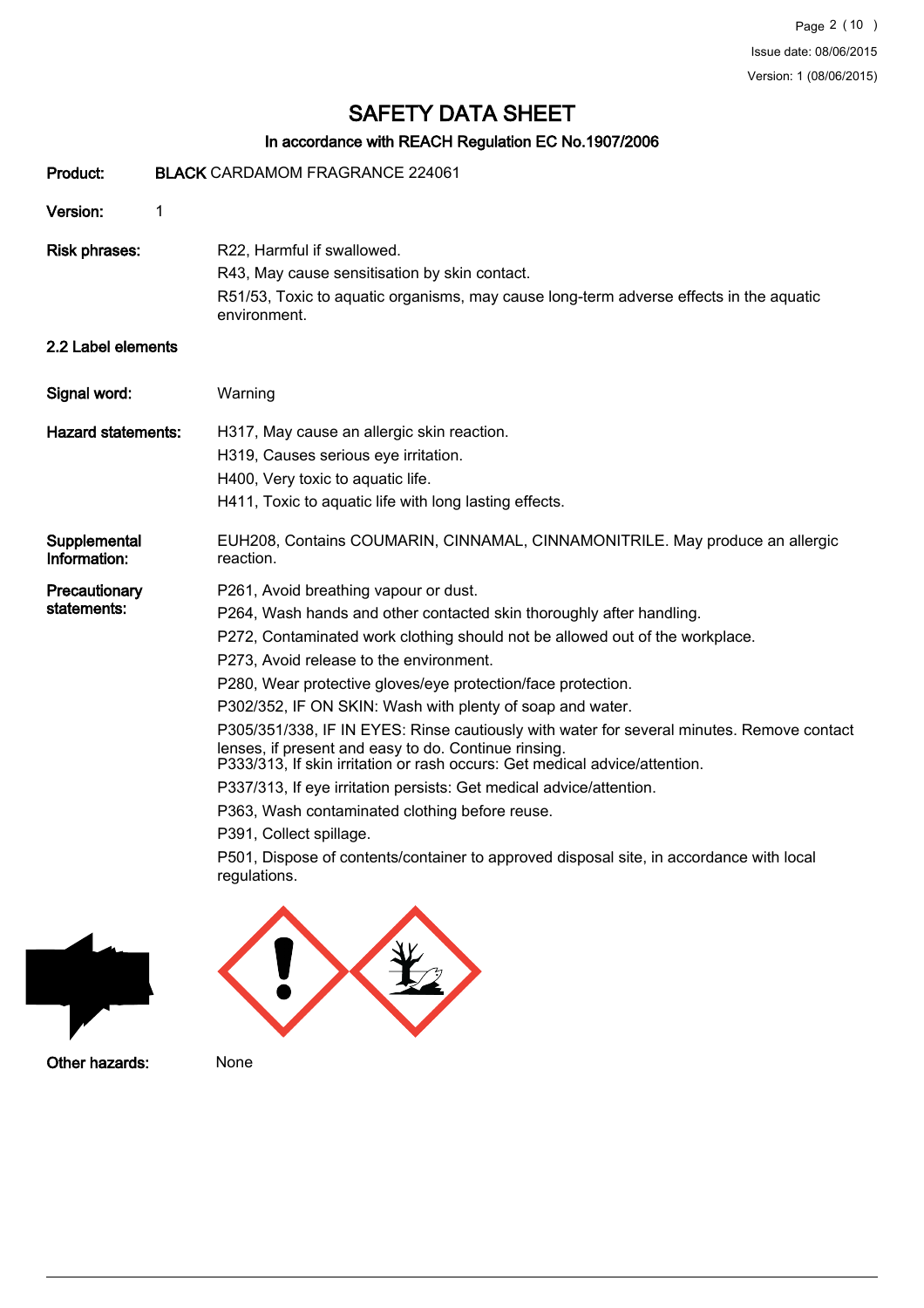### In accordance with REACH Regulation EC No.1907/2006

Product: BLACK CARDAMOM FRAGRANCE 224061

#### Version: 1

## Section 3. Composition / information on ingredients

## 3.2 Mixtures

#### Contains:

| Name                                                                     | <b>CAS</b>              | <b>EC</b>                    | <b>REACH Registration</b><br>No. | %           | 67/548/EEC                       | Classification for (DSD) Classification for (CLP)<br>1272/2008      |
|--------------------------------------------------------------------------|-------------------------|------------------------------|----------------------------------|-------------|----------------------------------|---------------------------------------------------------------------|
| BENZYL BENZOATE                                                          | 120-51-4                | 204-402-9                    |                                  | 25-<50%     | Xn-N; R22-R51/53                 | ATO 4-EH A1-EH C2;<br>H302-H400-H411,-                              |
| <b>ETHYL VANILLIN</b>                                                    | 121-32-4                | 204-464-7                    |                                  | $5 - 10%$   | $-$ ; $-$                        | $-11320 -$                                                          |
| <b>VANILLIN</b>                                                          | 121-33-5                | 204-465-2                    |                                  | $5 - 10%$   | Xi ; R36                         | EDI 2;H319,-                                                        |
| <b>ETHYL</b><br><b>TRIMETHYLCYCLOP</b><br><b>ENTENE BUTENOL</b>          | 28219-61-6              | 248-908-8                    |                                  | $5 - 10%$   | Xi-N : R36/38-R50/53             | EDI 2-EH A1-EH C1;H319-<br>H410,-                                   |
| 2-METHYL-4-(2,2,3-<br>TRIMETHYL-3-<br>CYCLOPENTEN-1-<br>YL)-2-BUTEN-1-OL | 28219-60-5              | 248-907-2                    |                                  | $3 - 5%$    | Xi-N : R36-R50/53                | EDI 2-EH A1-EH C1:H319-<br>H410,-                                   |
| <b>EUGENOL</b>                                                           | 97-53-0                 | 202-589-1                    |                                  | $1 - 3%$    | Xi ; R36-R43                     | EDI 2-SS 1B;H317-H319,-                                             |
| <b>PROPYLENE</b><br><b>GLYCOL</b>                                        | $57 - 55 - 6$           | 200-338-0                    | 01-2119456809-23                 | $1 - 3%$    | $-$ ; $-$                        | GHSNONE:-.-                                                         |
| <b>COUMARIN</b>                                                          | $91 - 64 - 5$           | 202-086-7                    |                                  | $0.1 - 1\%$ | Xn; R22-R43                      | ATO 4-SS 1B; H302-H317,-                                            |
| <b>CINNAMONITRILE</b>                                                    | 1885-38-7,<br>4360-47-8 | $217 - 552 - 5$<br>224-441-5 |                                  | $0.1 - 1\%$ | Xn; R43-R21/22                   | ATO 3-ATD 4-SS 1B; H301-<br>H312-H317.-                             |
| <b>PINENES</b>                                                           |                         |                              |                                  | $< 0.1\%$   | Xn; R38-R43-R65                  | SCI 2-SS 1B-AH 1;H304-<br>H315-H317,-                               |
| <b>CINNAMAL</b>                                                          | 104-55-2                | 203-213-9                    |                                  | < 0.1%      | Xn: R21-R38-R43                  | ATD 4-SCI 2-EDI 2-SS 1A;<br>H312-H315-H317-H319,-                   |
| LIMONENE                                                                 | 5989-27-5               | 227-813-5                    |                                  | $< 0.1\%$   | Xn-N; R10-R38-R43-R65-<br>R50/53 | FL 3-SCI 2-SS 1B-AH 1-EH<br>A1-EH C1;H226-H304-<br>H315-H317-H410,- |
| <b>MYRCENE</b>                                                           | 123-35-3                | 204-622-5                    |                                  | < 0.1%      | Xn: R10-R38-R65                  | FL 3-SCI 2-EDI 2-AH 1:<br>H226-H304-H315-H319,-                     |
| <b>GAMMA-TERPINENE</b>                                                   | 99-85-4                 | 202-794-6                    |                                  | < 0.1%      | Xn; R10-R65                      | FL 3-AH 1;H226-H304,-                                               |
| ALPHA-TERPINENE                                                          | 99-86-5                 | 202-795-1                    |                                  | $< 0.1\%$   | Xn-N; R10-R22-R65-<br>R51/53     | FL 3-ATO 4-AH 1-EH C2:<br>H226-H302-H304-H411,-                     |
| BETA-<br>PHELLANDRENE                                                    | 555-10-2                | 209-081-9                    |                                  | $< 0.1\%$   | Xn; R10-R65                      | FL 3-AH 1; H226-H304,-                                              |
| <b>ALPHA-PINENES</b>                                                     | 80-56-8                 | 201-291-9                    |                                  | $< 0.1\%$   | Xn: R10-R38-R43-R65              | FL 3-SCI 2-SS 1B-AH 1;<br>H226-H304-H315-H317,-                     |
| <b>BETA-PINENES</b>                                                      | 127-91-3                | 204-872-5                    |                                  | < 0.1%      | Xn; R10-R38-R43-R65              | FL 3-SCI 2-SS 1B-AH 1:<br>H226-H304-H315-H317,-                     |
| P-CYMENE                                                                 | 99-87-6                 | 202-796-7                    |                                  | $< 0.1\%$   | Xn-N ; R10-R65-R51/53            | FL 3-AH 1-EH C2;H226-<br>H304-H411,-                                |
| <b>TERPINOLENE</b>                                                       | 586-62-9                | 209-578-0                    |                                  | $< 0.1\%$   | Xn-N ; R43-R65-R50/53            | FL 3-SS 1B-AH 1-EH A1-<br>EH C1;H226-H304-H317-<br>H410.-           |
| 3-CARENE                                                                 | 13466-78-9              | 236-719-3                    |                                  | < 0.1%      | Xn; R10-R38-R43-R65              | FL 3-SCI 2-SS 1B-AH 1:<br>H226-H304-H315-H317,-                     |
| ETHYL ACETATE                                                            | 141-78-6                | 205-500-4                    |                                  | $< 0.1\%$   | F-Xi: R11-R36-R66-R67            | FL 2-EDI 2-STO-SE 3(NE);<br>H225-H319-H336, EUH066                  |

Substances with Community workplace exposure limits, not listed above:

| Name              | <b>CAS</b>    | EC        | %      |
|-------------------|---------------|-----------|--------|
| DIETHYL PHTHALATE | 84-66-2       | 201-550-6 | 15.31% |
| PROPYLENE GLYCOL  | $57 - 55 - 6$ | 200-338-0 | .09%   |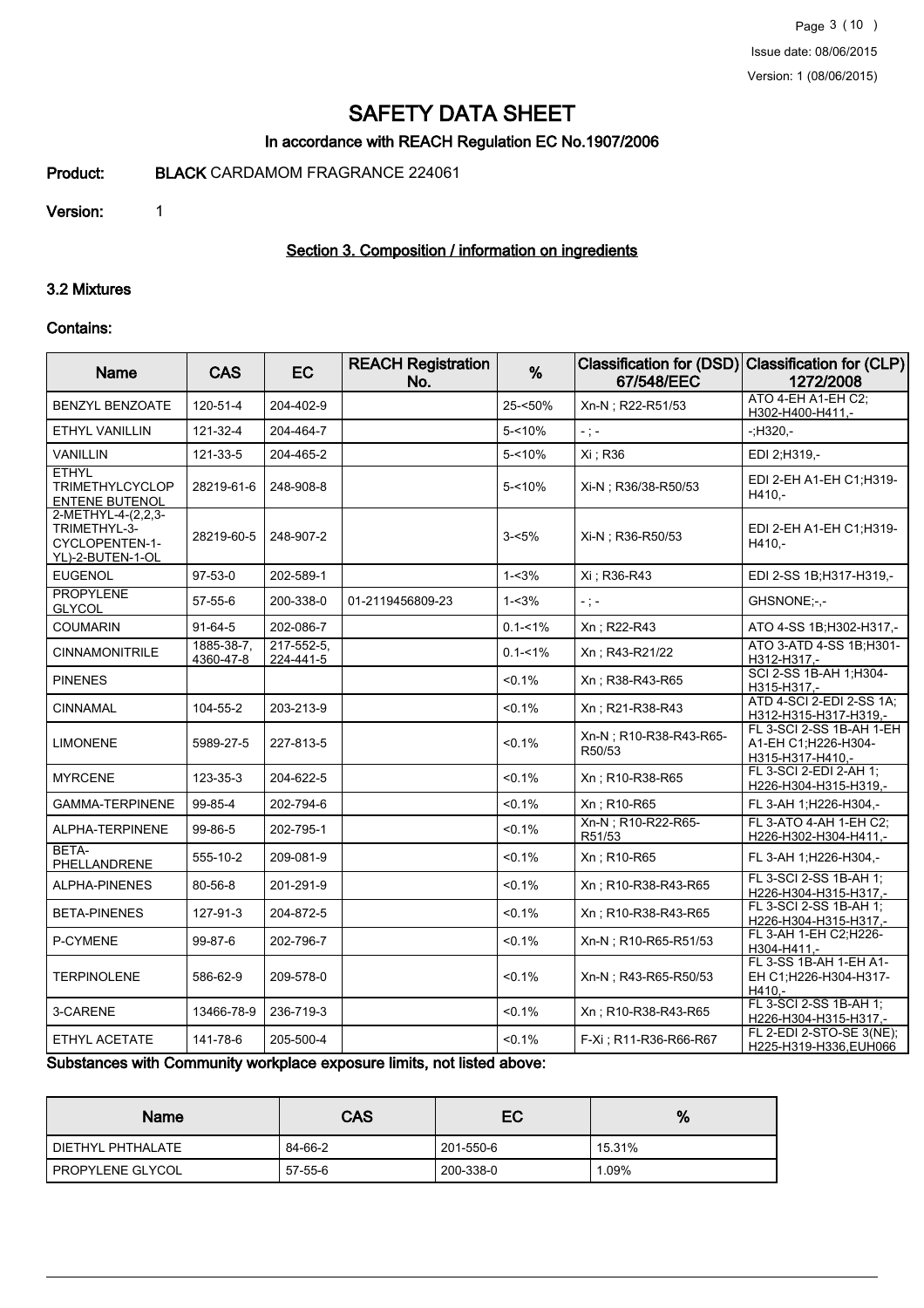## In accordance with REACH Regulation EC No.1907/2006

Product: BLACK CARDAMOM FRAGRANCE 224061

Version: 1

Substances that are persistent, bioaccumulative and toxic or very persistent and very bioaccumulative, greater than 0.1%:

Not Applicable

## Section 4. First-aid measures

#### 4.1 Description of first aid measures

IF ON SKIN: Wash with plenty of soap and water. IF IN EYES: Rinse cautiously with water for several minutes. Remove contact lenses, if present and easy to do. Continue rinsing.

## 4.2 Most important symptoms and effects, both acute and delayed

May cause an allergic skin reaction. Causes serious eye irritation.

## 4.3 Indication of any immediate medical attention and special treatment needed

None expected, see Section 4.1 for further information.

## SECTION 5: Firefighting measures

## 5.1 Extinguishing media

Suitable media: Carbon dioxide, Dry chemical, Foam.

#### 5.2 Special hazards arising from the substance or mixture

In case of fire, may be liberated: Carbon monoxide, Unidentified organic compounds.

## 5.3 Advice for fire fighters:

In case of insufficient ventilation, wear suitable respiratory equipment.

#### Section 6. Accidental release measures

## 6.1 Personal precautions, protective equipment and emergency procedures:

Avoid inhalation. Avoid contact with skin and eyes. See protective measures under Section 7 and 8.

## 6.2 Environmental precautions:

Keep away from drains, surface and ground water, and soil.

## 6.3 Methods and material for containment and cleaning up:

Remove ignition sources. Provide adequate ventilation. Avoid excessive inhalation of vapours. Contain spillage immediately by use of sand or inert powder. Dispose of according to local regulations.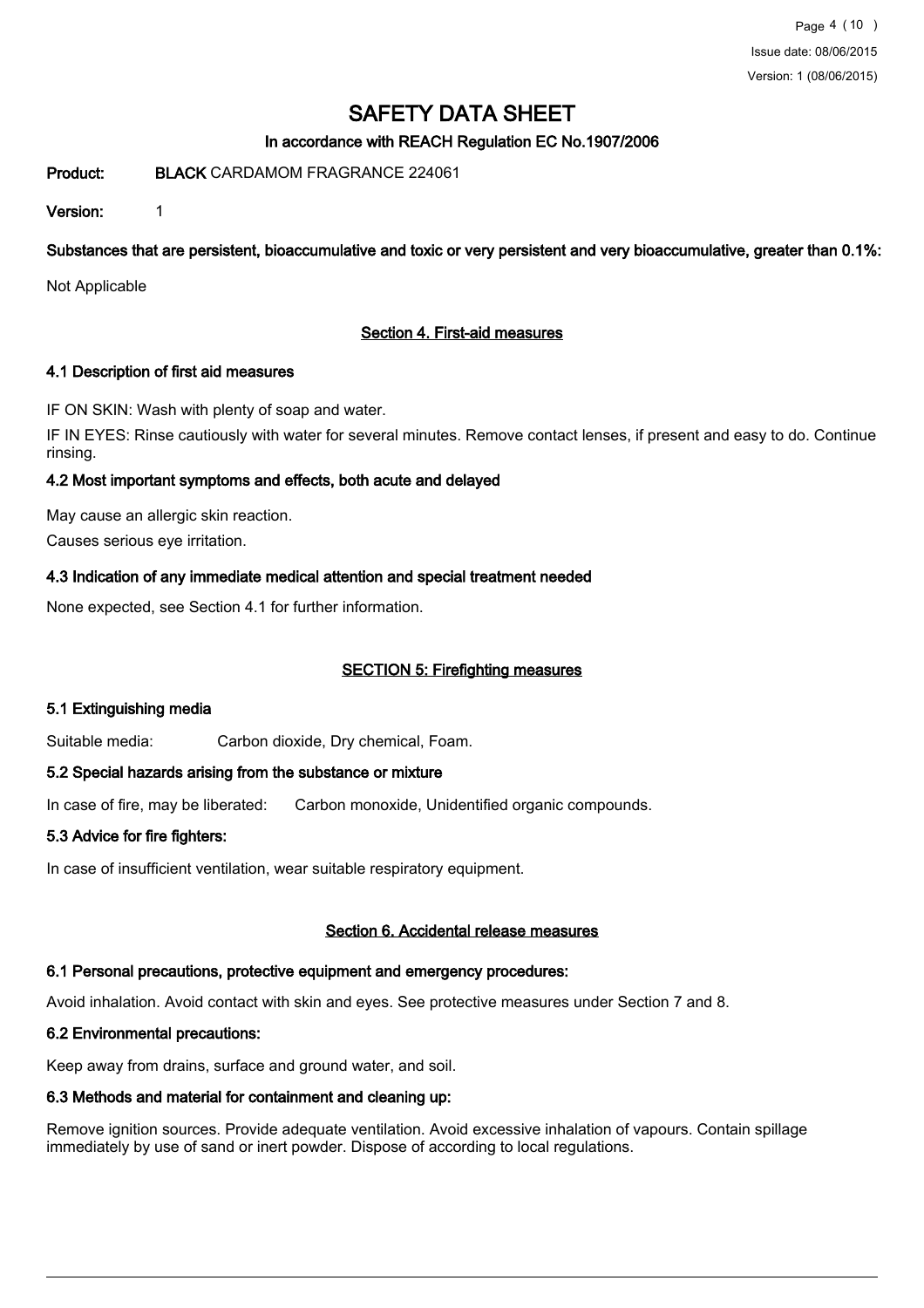Page 5 (10 ) Issue date: 08/06/2015 Version: 1 (08/06/2015)

# SAFETY DATA SHEET

## In accordance with REACH Regulation EC No.1907/2006

Product: BLACK CARDAMOM FRAGRANCE 224061

Version: 1

6.4 Reference to other sections:

Also refer to sections 8 and 13.

#### Section 7. Handling and storage

#### 7.1 Precautions for safe handling:

Keep away from heat, sparks, open flames and hot surfaces. - No smoking. Use personal protective equipment as required. Use in accordance with good manufacturing and industrial hygiene practices. Use in areas with adequate ventilation Do not eat, drink or smoke when using this product.

#### 7.2 Conditions for safe storage, including any incompatibilities:

Store in a well-ventilated place. Keep container tightly closed. Keep cool. Ground/bond container and receiving equipment. Use explosion-proof electrical, ventilating and lighting equipment. Use only non-sparking tools. Take precautionary measures against static discharge.

#### 7.3 Specific end use(s):

Use in accordance with good manufacturing and industrial hygiene practices.

## Section 8. Exposure controls/personal protection

#### 8.1 Control parameters

#### Workplace exposure limits:

| Ingredient        | <b>CAS</b>    | EC.                                                                                                                                      | <b>Description</b>                                         | ppm                      | mg/m <sup>3</sup>   | Reference           |
|-------------------|---------------|------------------------------------------------------------------------------------------------------------------------------------------|------------------------------------------------------------|--------------------------|---------------------|---------------------|
| DIETHYL PHTHALATE |               | 201-550-                                                                                                                                 | Long-term exposure limit (8-hour<br>TWA reference period)  |                          | 5                   | UK EH40 Oct<br>2007 |
|                   | 84-66-2       | 6                                                                                                                                        | Short-term exposure limit (15-<br>minute reference period) | <b>11</b>                | 10                  | UK EH40 Oct<br>2007 |
| PROPYLENE GLYCOL  |               | Long-term exposure limit (8-hour<br>TWA reference period)<br>200-338-<br>0<br>Short-term exposure limit (15-<br>minute reference period) |                                                            | 150                      | 474                 | UK EH40 Oct<br>2007 |
|                   | $57 - 55 - 6$ |                                                                                                                                          | $\overline{\phantom{a}}$                                   | $\overline{\phantom{0}}$ | UK EH40 Oct<br>2007 |                     |

#### 8.2 Exposure Controls

#### Eye / Skin Protection

Wear protective gloves/eye protection/face protection

#### Respiratory Protection

Ensure adequate and ongoing ventilation is maintained in order to prevent build up of excessive vapour and to ensure occupational exposure limits are adhered to. If appropriate, and depending on your patterns and volumes of use, the following engineering controls may be required as additional protective measures: a) Isolate mixing rooms and other areas where this material is used or openly handled. Maintain these areas under negative air pressure relative to the rest of the plant. b) Employ the use of Personal protective equipment - an approved, properly fitted respirator with organic vapour cartridges or canisters and particulate filters. c) Use local exhaust ventilation around open tanks and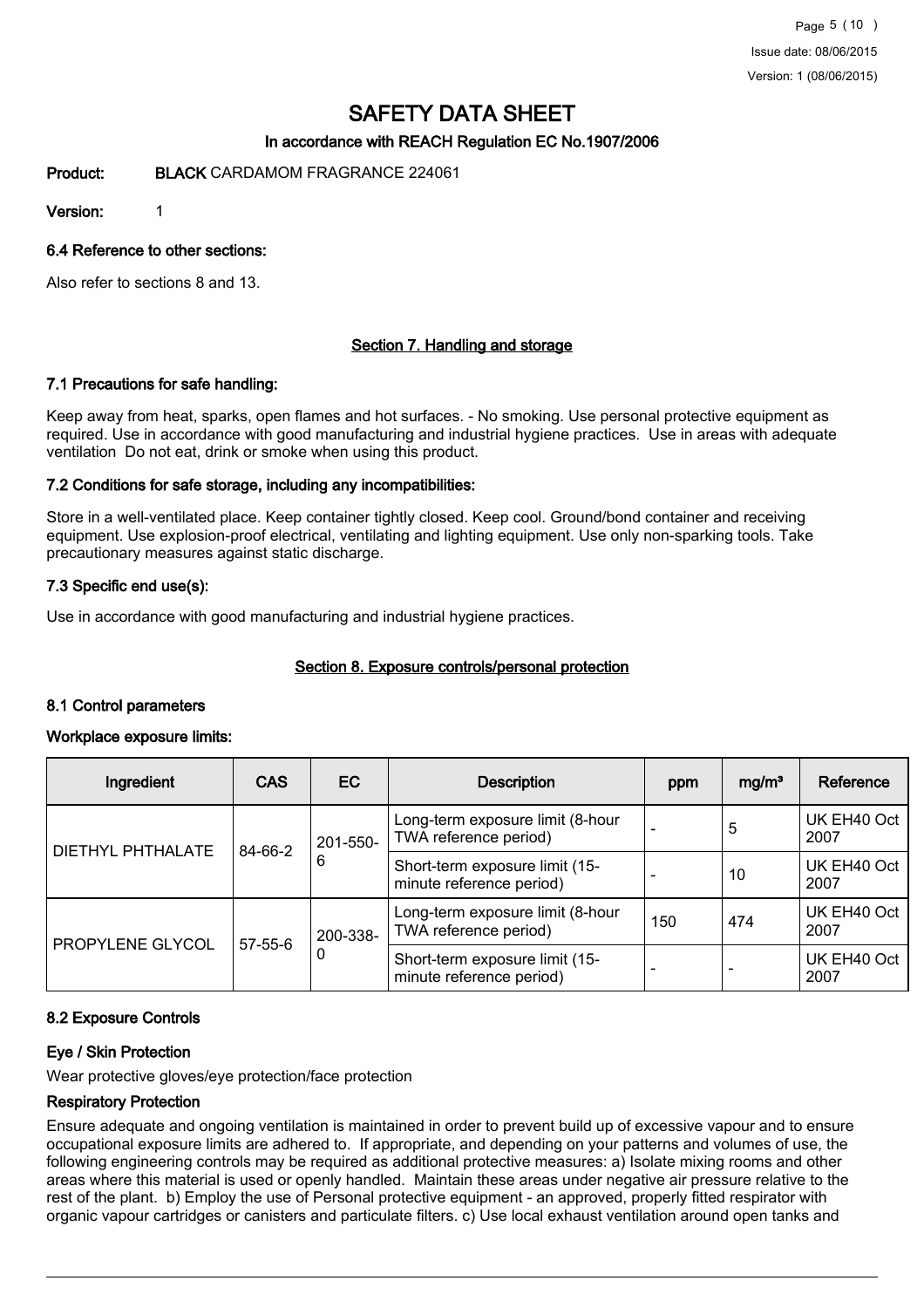## In accordance with REACH Regulation EC No.1907/2006

### Product: BLACK CARDAMOM FRAGRANCE 224061

#### Version: 1

other open sources of potential exposures in order to avoid excessive inhalation, including places where this material is openly weighed or measured. In addition, use general dilution ventilation of the work area to eliminate or reduce possible worker exposures. d) Use closed systems for transferring and processing this material.

Also refer to Sections 2 and 7.

#### Section 9. Physical and chemical properties

#### 9.1 Information on basic physical and chemical properties

| Appearance:                    | Clear pale yellow to pale brown liquid |
|--------------------------------|----------------------------------------|
| Odour:                         | Not determined                         |
| pH:                            | Not determined                         |
| Initial boiling point / range: | Not determined                         |
| Flash point:                   | $>$ 100 °C                             |
| Vapour pressure:               | Not determined                         |
| Relative density:              | 1.1110 - 1.1150                        |
| Solubility(ies):               | Not determined                         |
| 9.2 Other information:         | None available                         |

## Section 10. Stability and reactivity

#### 10.1 Reactivity:

Presents no significant reactivity hazard, by itself or in contact with water.

## 10.2 Chemical stability:

Good stability under normal storage conditions.

#### 10.3 Possibility of hazardous reactions:

Not expected under normal conditions of use.

#### 10.4 Conditions to avoid:

Avoid extreme heat.

#### 10.5 Incompatible materials:

Avoid contact with strong acids, alkalis or oxidising agents.

## 10.6 Hazardous decomposition products:

Not expected.

## Section 11. Toxicological information

## 11.1 Information on toxicological effects

This mixture has not been tested as a whole for health effects. The health effects have been calculated using the methods outlined in Regulation (EC) No 1272/2008 (CLP).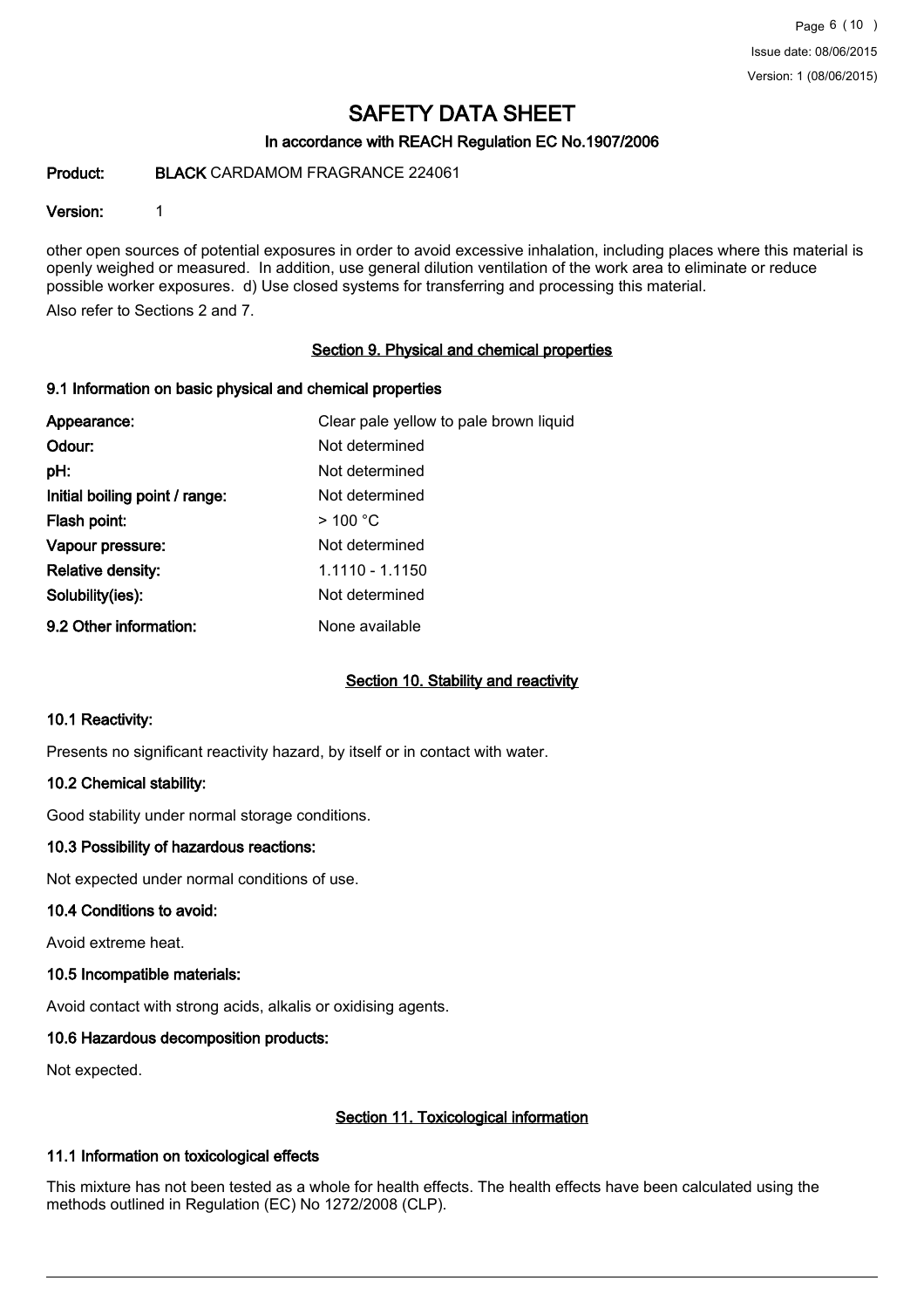Page 7 (10 ) Issue date: 08/06/2015 Version: 1 (08/06/2015)

# SAFETY DATA SHEET

## In accordance with REACH Regulation EC No.1907/2006

Product: BLACK CARDAMOM FRAGRANCE 224061

## Version: 1

May cause an allergic skin reaction.

Causes serious eye irritation.

Assumed Toxicity Value (LD50 or ATE) for Acute Oral Toxicity: 2461 mg/kg Assumed Toxicity Value (LD50 or ATE) for Acute Dermal Toxicity: > 5000 Assumed Toxicity Value (LC50 or ATE) for Acute Inhalation Toxicity: Not Available **Inhalation Route:** Not Available in the United States of Available in the United States of Available in the United States of Available in the United States of Available in the United States of Available in the United Stat

## Information about hazardous ingredients in the mixture

| Ingredient            | <b>CAS</b>             | EC.                     | LD50/ATE Oral | LD50/ATE<br>Dermal | LC50/ATE<br>Inhalation | LC50 Route    |
|-----------------------|------------------------|-------------------------|---------------|--------------------|------------------------|---------------|
| BENZYL BENZOATE       | 120-51-4               | 204-402-9               | 1500          | 4000               | Not available          | Not available |
| <b>CINNAMONITRILE</b> | 1885-38-7<br>4360-47-8 | 217-552-5,<br>224-441-5 | 275           | 1910               | Not available          | Not available |

Refer to Sections 2 and 3 for additional information.

## Section 12. Ecological information

## 12.1 Toxicity:

Very toxic to aquatic life.

Toxic to aquatic life with long lasting effects.

## 12.2 Persistence and degradability: Not available

| 12.3 Bioaccumulative potential: | Not available |
|---------------------------------|---------------|
|---------------------------------|---------------|

12.4 Mobility in soil: Not available

## 12.5 Results of PBT and vPvB assessment:

This substance does not meet the PBT/vPvB criteria of REACH, annex XIII.

# 12.6 Other adverse effects: Not available

## Section 13. Disposal considerations

## 13.1 Waste treatment methods:

Dispose of in accordance with local regulations. Avoid disposing into drainage systems and into the environment. Empty containers should be taken to an approved waste handling site for recycling or disposal.

## Section 14. Transport information

| 14.1 UN number:                  | UN3082                                                                                                        |
|----------------------------------|---------------------------------------------------------------------------------------------------------------|
| 14.2 UN Proper Shipping Name:    | ENVIRONMENTALLY HAZARDOUS SUBSTANCE, LIQUID, N.O.S.<br>(ETHYL TRIMETHYLCYCLOPENTENE BUTENOL, BENZYL BENZOATE) |
| 14.3 Transport hazard class(es): | Q                                                                                                             |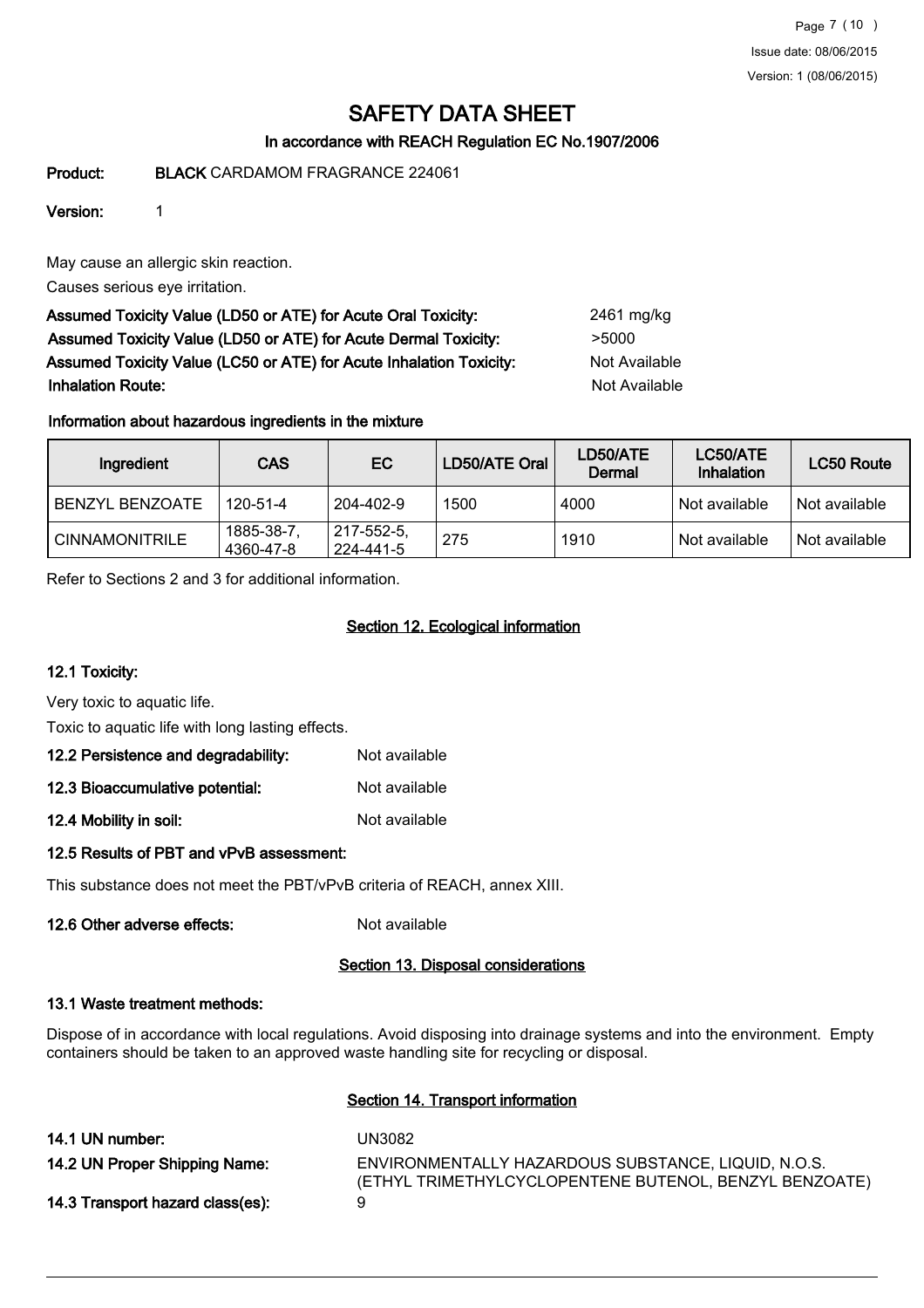## In accordance with REACH Regulation EC No.1907/2006

Product: BLACK CARDAMOM FRAGRANCE 224061

## Version: 1

Sub Risk: - 14.4. Packing Group: III 14.5 Environmental hazards: This is an environmentally hazardous substance.

14.6 Special precautions for user: None additional

14.7 Transport in bulk according to Annex II of MARPOL73/78 and the IBC Code:

Not applicable

## Section 15. Regulatory information

## 15.1 Safety, health and environmental regulations/legislation specific for the substance or mixture

None additional

## 15.2 Chemical Safety Assessment

A Chemical Safety Assessment has not been carried out for this product.

## Section 16. Other information

| Concentration % Limits:  | EH A1=44.23% EH C2=18.79% EH C3=1.88% EH C4=44.23% EDI 2=53.<br>07% EDI 2A=35.75% SS 1=56.02% |
|--------------------------|-----------------------------------------------------------------------------------------------|
| Total Fractional Values: | EH A1=2.26 EH C2=5.32 EH C3=53.21 EH C4=2.26 EDI 2=1.88 EDI 2A=2.<br>$80$ SS 1=1 79           |
| Kay to revisions:        |                                                                                               |

Key to revisions:

Not applicable

## Key to abbreviations:

| Abbreviation     | Meaning                                                            |
|------------------|--------------------------------------------------------------------|
| AH <sub>1</sub>  | Aspiration Hazard Category 1                                       |
| ATD <sub>4</sub> | Acute Toxicity - Dermal Category 4                                 |
| ATO <sub>3</sub> | Acute Toxicity - Oral Category 3                                   |
| ATO 4            | Acute Toxicity - Oral Category 4                                   |
| EDI <sub>2</sub> | Eye Damage / Irritation Category 2                                 |
| EH A1            | Hazardous to the Aquatic Environment - Acute Hazard Category 1     |
| EH <sub>C1</sub> | Hazardous to the Aquatic Environment - Long-term Hazard Category 1 |
| EH <sub>C2</sub> | Hazardous to the Aquatic Environment - Long-term Hazard Category 2 |
| <b>EUH066</b>    | Repeated exposure may cause skin dryness or cracking.              |
| FL <sub>2</sub>  | Flammable Liquid, Hazard Category 2                                |
| FL <sub>3</sub>  | Flammable Liquid, Hazard Category 3                                |
| <b>GHSNONE</b>   | Not classified according to GHS                                    |
| H <sub>225</sub> | Highly flammable liquid and vapour.                                |
| H226             | Flammable liquid and vapour.                                       |
| H301             | Toxic if swallowed.                                                |
| H302             | Harmful if swallowed.                                              |
| H304             | May be fatal if swallowed and enters airways.                      |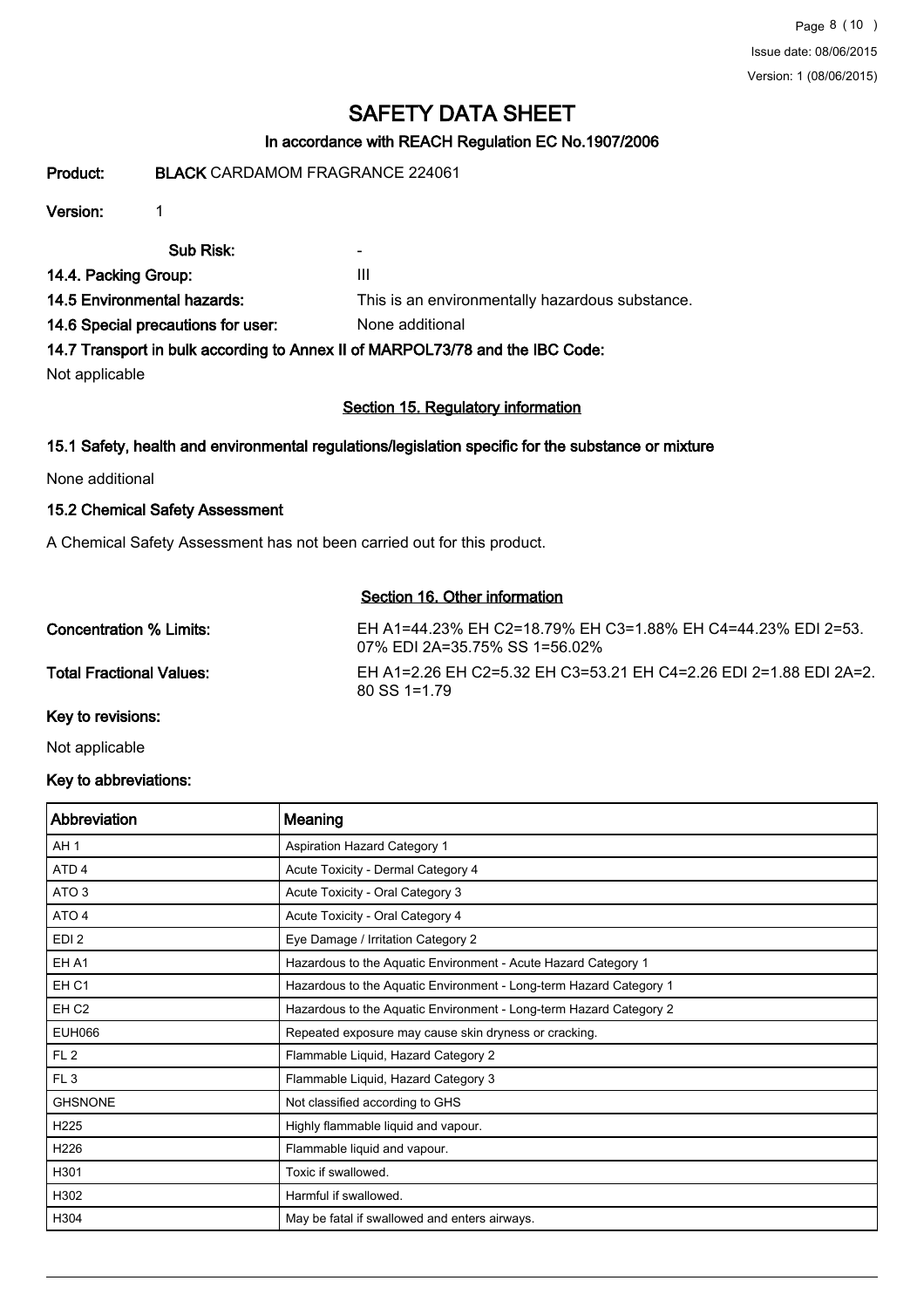Page 9 (10 ) Issue date: 08/06/2015 Version: 1 (08/06/2015)

# SAFETY DATA SHEET

## In accordance with REACH Regulation EC No.1907/2006

## Product: BLACK CARDAMOM FRAGRANCE 224061

#### Version: 1

| H312         | Harmful in contact with skin.                                                                                                      |
|--------------|------------------------------------------------------------------------------------------------------------------------------------|
| H315         | Causes skin irritation.                                                                                                            |
| H317         | May cause an allergic skin reaction.                                                                                               |
| H319         | Causes serious eye irritation.                                                                                                     |
| H320         | Causes eye irritation.                                                                                                             |
| H336         | May cause drowsiness or dizziness.                                                                                                 |
| H400         | Very toxic to aquatic life.                                                                                                        |
| H410         | Very toxic to aquatic life with long lasting effects.                                                                              |
| H411         | Toxic to aquatic life with long lasting effects.                                                                                   |
| P210         | Keep away from heat, sparks, open flames and hot surfaces. - No smoking.                                                           |
| P233         | Keep container tightly closed.                                                                                                     |
| P240         | Ground/bond container and receiving equipment.                                                                                     |
| P241         | Use explosion-proof electrical, ventilating and lighting equipment.                                                                |
| P242         | Use only non-sparking tools.                                                                                                       |
| P243         | Take precautionary measures against static discharge.                                                                              |
| P261         | Avoid breathing vapour or dust.                                                                                                    |
| P264         | Wash hands and other contacted skin thoroughly after handling.                                                                     |
| P270         | Do not eat, drink or smoke when using this product.                                                                                |
| P271         | Use only outdoors or in a well-ventilated area.                                                                                    |
| P272         | Contaminated work clothing should not be allowed out of the workplace.                                                             |
| P273         | Avoid release to the environment.                                                                                                  |
| P280         | Wear protective gloves/eye protection/face protection.                                                                             |
| P301/310     | IF SWALLOWED: Immediately call a POISON CENTER or doctor/physician.                                                                |
| P301/312     | IF SWALLOWED: call a POISON CENTER or doctor/physician if you feel unwell.                                                         |
| P302/352     | IF ON SKIN: Wash with plenty of soap and water.                                                                                    |
| P303/361/353 | IF ON SKIN (or hair): Remove/take off immediately all contaminated clothing. Rinse skin with<br>water/shower.                      |
| P304/340     | IF INHALED: Remove victim to fresh air and keep at rest in a position comfortable for breathing.                                   |
| P305/351/338 | IF IN EYES: Rinse cautiously with water for several minutes. Remove contact lenses, if present and easy<br>to do. Continue rinsing |
| P312         | Call a POISON CENTRE or doctor/physician if you feel unwell.                                                                       |
| P330         | Rinse mouth.                                                                                                                       |
| P331         | Do not induce vomiting.                                                                                                            |
| P332/313     | If skin irritation occurs: Get medical advice/attention.                                                                           |
| P333/313     | If skin irritation or rash occurs: Get medical advice/attention.                                                                   |
| P337/313     | If eye irritation persists: Get medical advice/attention.                                                                          |
| P362         | Take off contaminated clothing and wash before reuse.                                                                              |
| P363         | Wash contaminated clothing before reuse.                                                                                           |
| P370/378     | In case of fire: Use carbon dioxide, dry chemical, foam for extinction.                                                            |
| P391         | Collect spillage.                                                                                                                  |
| P403/233/235 | Store in a well-ventilated place. Keep container tightly closed. Keep cool.                                                        |
| P403/235     | Store in a well-ventilated place. Keep cool.                                                                                       |
| P405         | Store locked up.                                                                                                                   |
| P501         | Dispose of contents/container to approved disposal site, in accordance with local regulations.                                     |